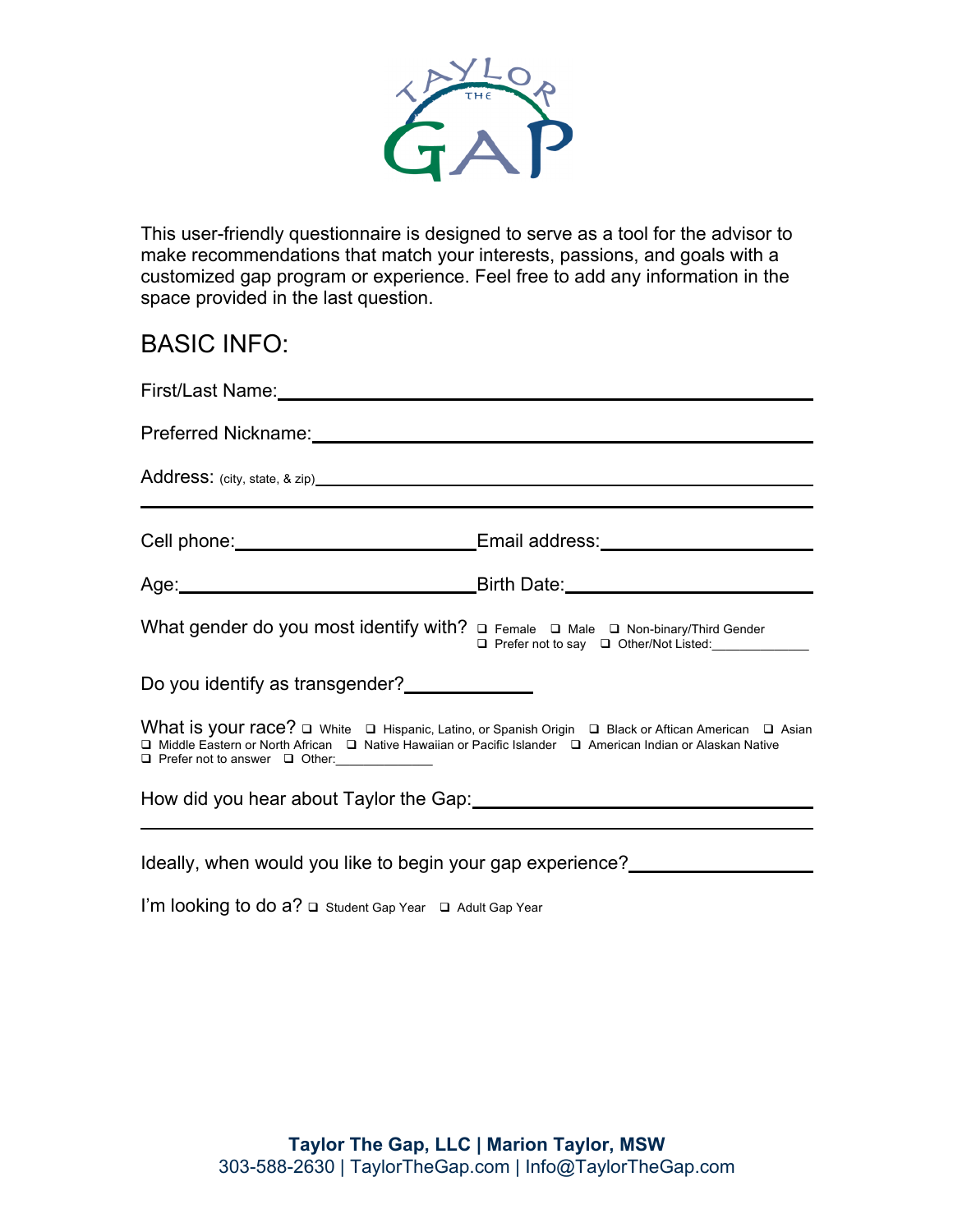

## STUDENT INFO:

What is the total household income of your primary residence (e.g. your parent's or guardian's income or combined income)?  $\Box$  Less than \$30,000  $\Box$  \$30,000-\$60,000  $\Box$  \$61,000-\$100,000  $\Box$  Greater than \$100,000  $\Box$  I don't know/Not sure

Have you completed the FAFSA (Free Application for Federal Student Aid)?

(If yes to above) What is your Expected Family Contribution (EFC)? NOTE: Your Expected Family Contribution (EFC) is an index number that college financial aid staff use to determine how much financial aid you would receive if you were to attend their school. The information you report on your FAFSA, including specific tax information and family income, is used to calculate your EFC. You can find this number on your completed FAFSA.

#### Are you eligible to receive a Pell Grant to attend college?

NOTE: Federal Pell Grants usually are awarded only to undergraduate students who display exceptional financial need and have not earned a bachelor's, graduate, or professional degree. Pell Grant eligibility is determined through the FAFSA application. Each family's financial situation is different, and there's no one income cutoff to determine eligibility. However, most Pell Grants are awarded to students whose families make less than \$30,000 annually. Some are awarded to students whose families make \$30,000-\$60,000 annually. It's possible but rare for students to be awarded the grant if their families make more than \$60,000 annually.

#### Do you identify as a first-generation college student?

NOTE: First generation college students are students whose parent/s have not completed a four-year college degree. In two-parent families, neither of the students' parents or guardians will have completed a four-year degree in order to be considered first-generation.

| What type of high school are you in / did you graduate from?                                     |  |  |
|--------------------------------------------------------------------------------------------------|--|--|
| $\Box$ Dublic cohool (including charter and meanet schoole) $\Box$ Deligious or personial school |  |  |

 $\square$  Public school (including charter and magnet schools)  $\square$  Religious or parochial school  $\Box$  Non-religious private day school  $\Box$  Boarding school  $\Box$  Other:

| High School: | Year of Graduation: |
|--------------|---------------------|

Are you currently on financial aid at your school? Let us are also as a research on the your school.

Will you be seeking financial assistance from the gap program?

Will you need financial assistance from Taylor The Gap?

Current or Future College:

| Mother's First/Last Name: | Cell phone: |
|---------------------------|-------------|
|                           |             |

Father's First/Last Name: Cell phone: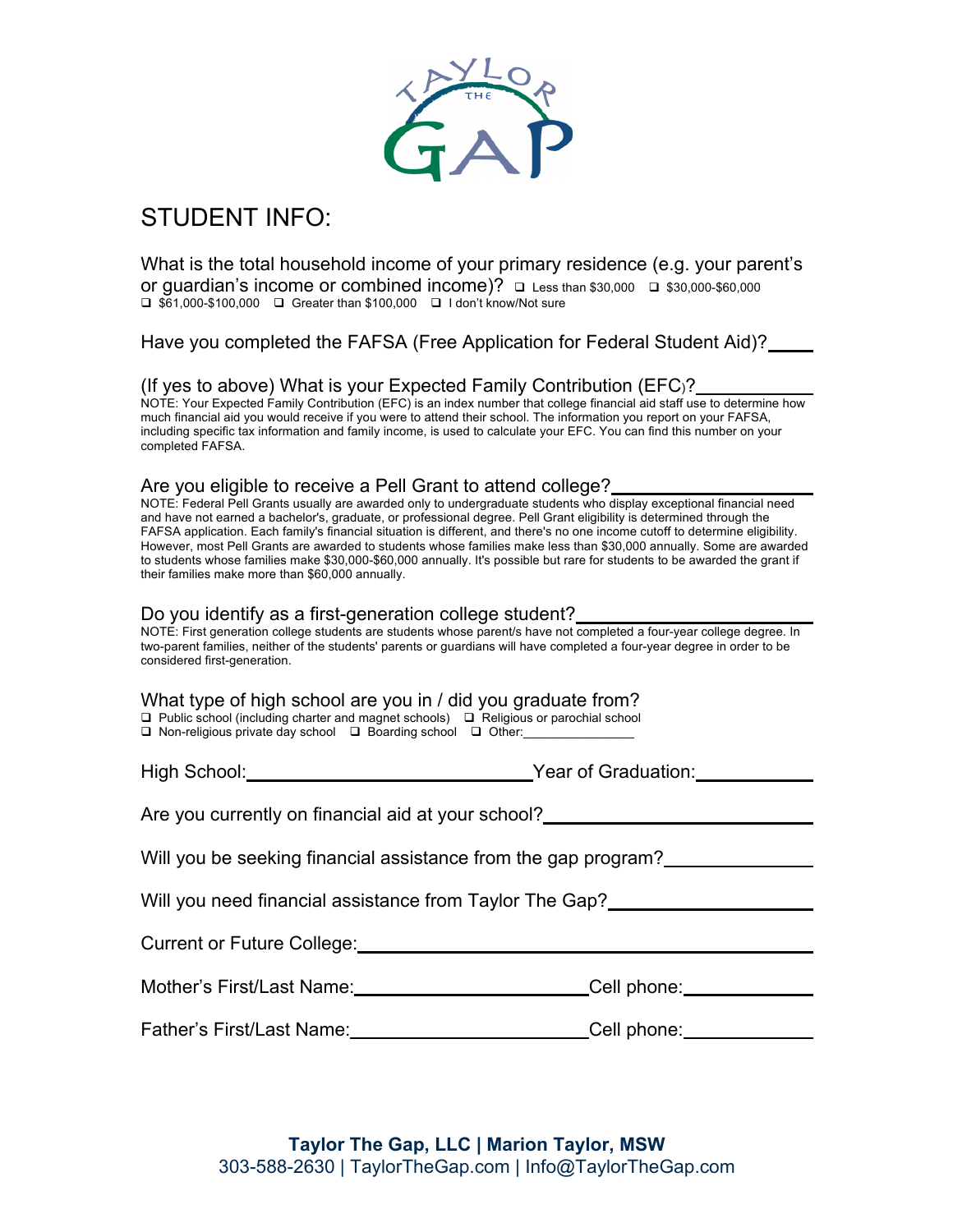

### ADULT INFO:

Current Profession: Management Profession:

Retired?: Between Jobs/Careers?:

# PRIOR EXPERIENCE:

What past experiences might help to build a foundation or further an interest in your time out/gap?

Have you traveled outside the continental United States? If yes, where?

Have you camped or lived outdoors? Do you enjoy it?

Have you lived in a developing country? If yes, where and for how long?

In what capacity and for how long have you volunteered? What did you like and dislike about that experience?

> **Taylor The Gap, LLC | Marion Taylor, MSW** 303-588-2630 | TaylorTheGap.com | Info@TaylorTheGap.com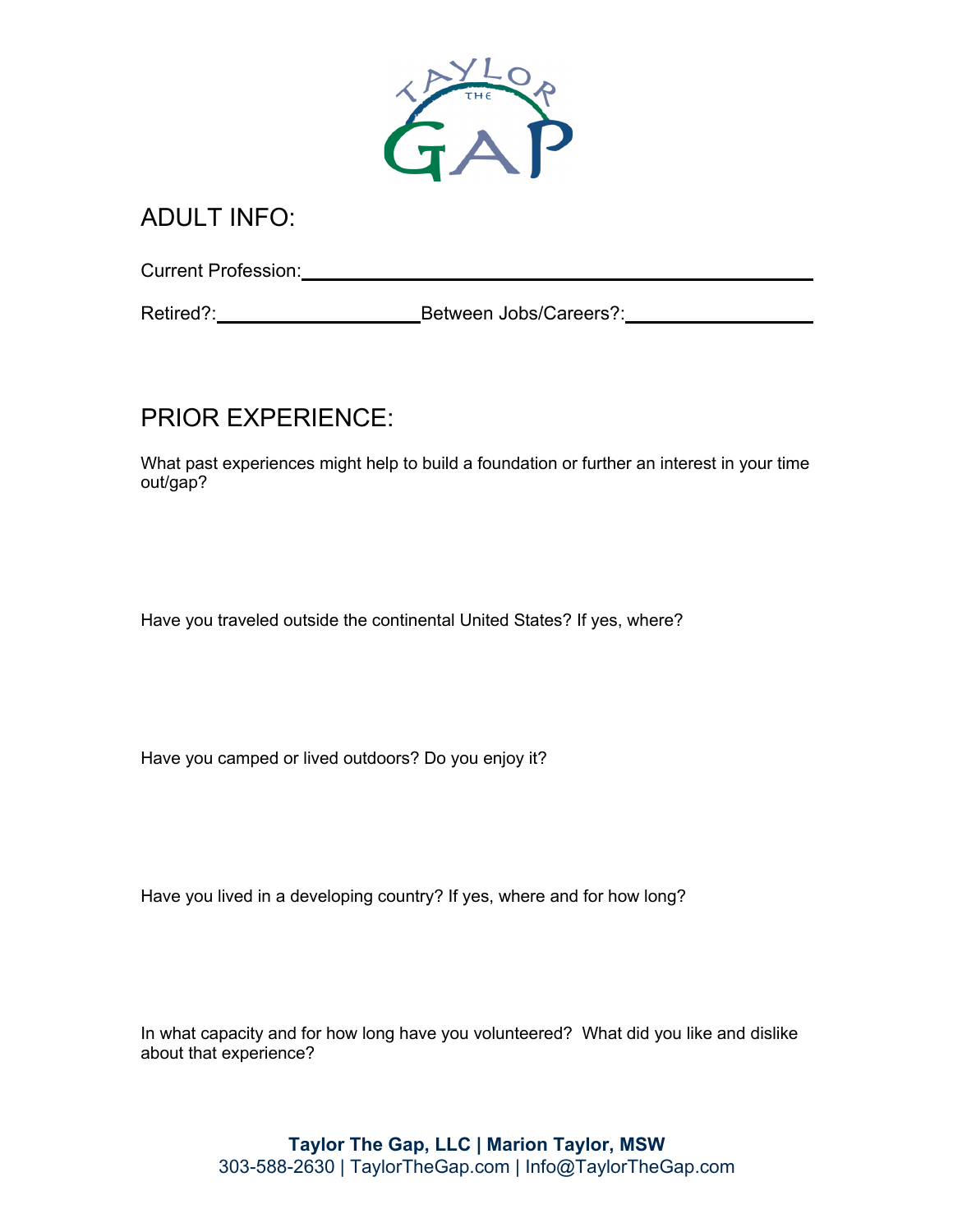

If you volunteered in a developing country outside the US, what is your philosophy regarding voluntourism?

How do you view community service in orphanages, animal sanctuaries, and medical clinics?

Have you studied a language and if yes, for how long?

If you are currently an adult changing careers or jobs or in retirement, would you like to apply your professional expertise or skill to your gap experience or prefer to explore/learn something entirely new?

Do you have your CPR first aid training? If so, is it current?

(Certification for First Aid training is strongly recommended by all students whether traveling independently or with a gap program (if not offered on that program). Trainings are best taken in person (vs. online) and classes in your area can be found at www.redcross.org/take-a-class with the American Red Cross. Several levels of training are offered: First Aid, AED, CPR, and life guarding would be the most relevant for traveling.)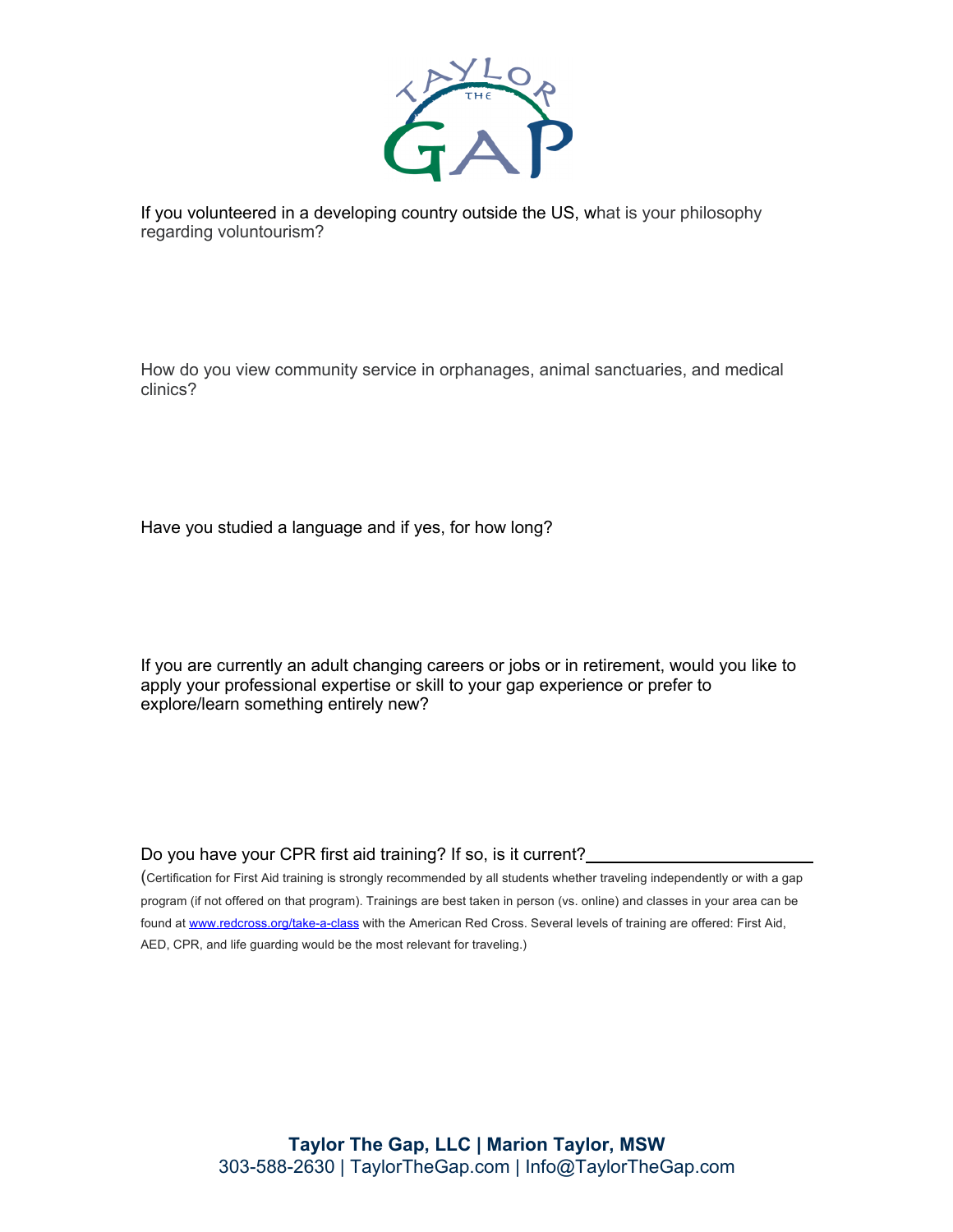

## CURRENT INTERESTS:

Designing a gap experience can feel overwhelming given the wide array of available options. Please specify below which areas of interest, preferred environmental settings, and geographical locations appeal most.

#### **Check which program area(s) are of interest to you:**

- □ Academic or Post-Graduate Studies
- **Q** Travel or Community Immersion
- **Q** Volunteer or Community Service
- □ Wilderness/Adventure
- **Q** Environmental/Conservation
- $\Box$  Professional Internship
- $\Box$  Work
- $\Box$  Language Study (specify language in other)
- □ Self Designed Experience
- $\Box$  Other

Do you have an area of expertise that you would like to study, train, or immerse yourself in? What is it?

#### **Check which topic area(s) might be of interest to you:**

- **Q** Marine Biology
- $\Box$  Animals
- $\Box$  Cooking
- $\Box$  Sports
- **Q** Travel
- $\Box$  Languages
- **Q** Children
- $\Box$  Agriculture
- $\Box$  Archaeology
- **Q** Social Service
- $\Box$  Gerontology
- $\square$  Nature
- **Q** Health
- **q** Writing
- $\Box$  Teaching
- $\square$  Sailing
- **Q** Art/Architecture
- $\Box$  Business
- **Q** Dance
- **Q** Graphics/Design
- $\Box$  Forestry
- $\Box$  Photography
- $\Box$  Politics
- $\Box$  Social Justice
- **Q** Community Service
- **Q** Women's Economic Development
- q Other\_\_\_\_\_\_\_\_\_\_\_\_\_\_\_\_\_\_\_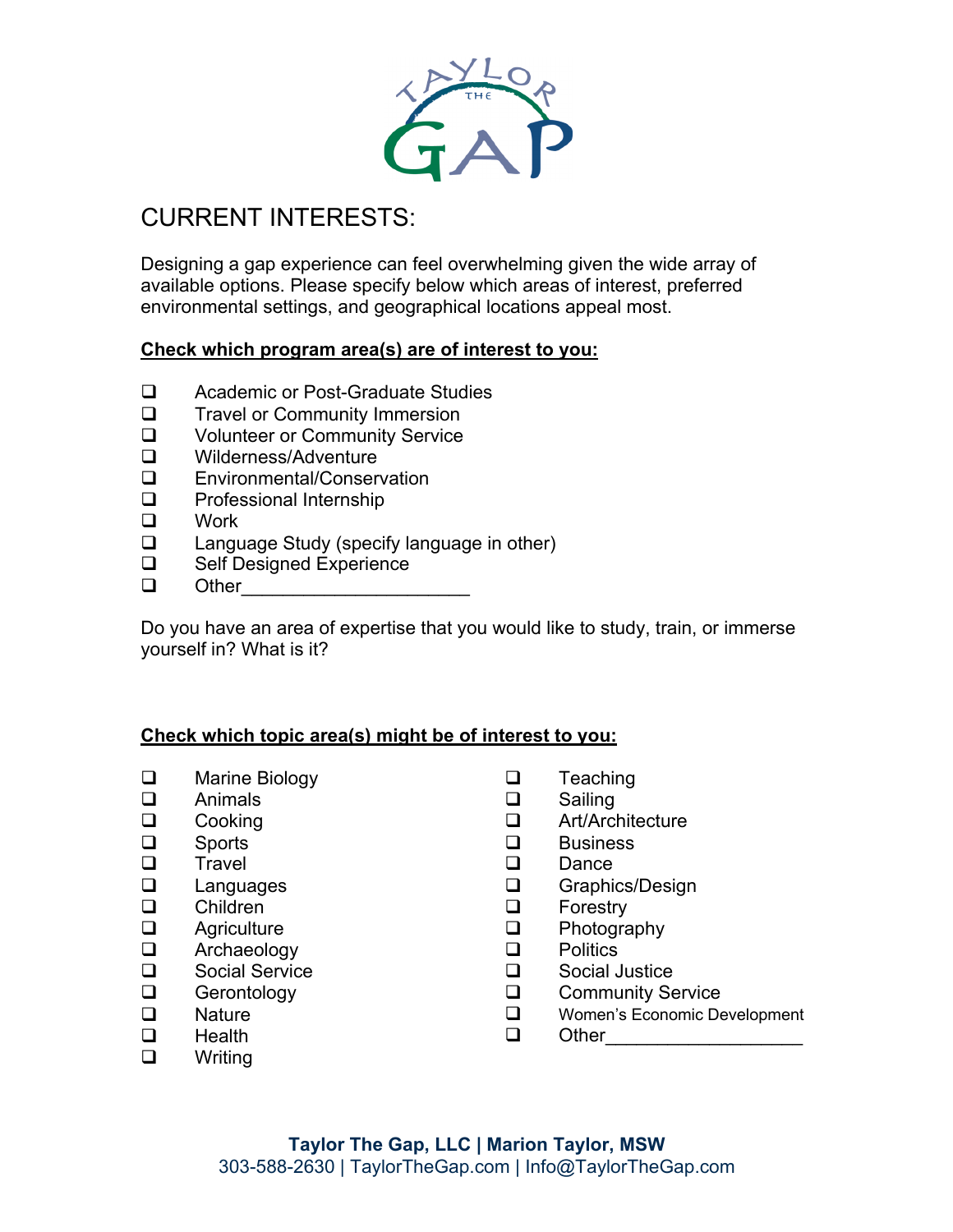

#### **Check which geographical area(s) interest you:**

| ❏      | <b>United States</b>                           | H      | China                                   | Indonesia      |  |
|--------|------------------------------------------------|--------|-----------------------------------------|----------------|--|
| $\Box$ | <b>Central America</b>                         | ⊔      | India                                   | Africa         |  |
| $\Box$ | South America                                  | ❏      | <b>Nepal</b>                            | List countries |  |
| $\Box$ | Australia                                      | ⊔      | Thailand                                |                |  |
| $\Box$ | New Zealand                                    | ⊔      | Vietnam                                 |                |  |
| $\Box$ | Europe                                         | ⊔      | Cambodia                                | Other          |  |
|        | Japan                                          |        | <b>Middle East</b>                      |                |  |
|        | Check which type of environment(s) you prefer: |        |                                         |                |  |
| $\Box$ | Rural<br>Urban/City/Town<br>Mountainous        | ப<br>ப | Arid/Desert<br>Tropical<br>Sea/Maritime | Other          |  |

(Student Only) Do you prefer to be in a structured group program with peers your own age or with slightly mixed ages (e.g. 18-25)?

Do you prefer to live in a home stay with a family, in a dorm, hostel or volunteer guesthouse, or some other setting? Are you ok to be the only volunteer?

Will you be able to live without certain modern amenities if living in an impoverished community? (i.e. erratic power, hot or cold running water, internet access, cell phone)

Do you want to be in an academic environment?